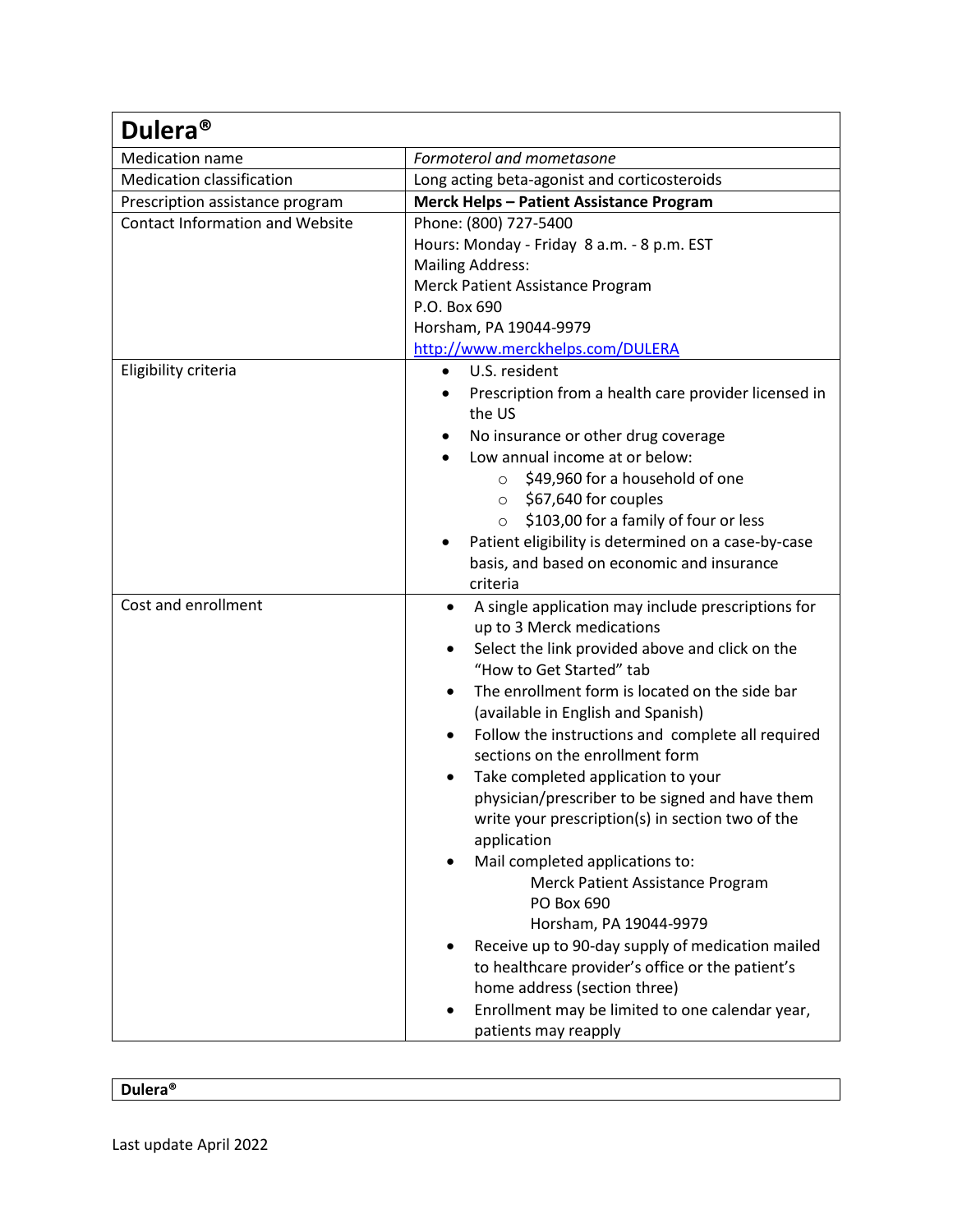| <b>Medication name</b>           | Formoterol and mometasone                                  |  |  |
|----------------------------------|------------------------------------------------------------|--|--|
| <b>Medication classification</b> | Long acting beta-agonist and corticosteroids               |  |  |
| Prescription assistance program  | Prescription Hope: National advocacy program that utilizes |  |  |
|                                  | direct access to many pharmaceutical company sponsored     |  |  |
|                                  | patient assistance programs                                |  |  |
| Contact information and website  | Phone: (877) 296-4673                                      |  |  |
|                                  | Fax: (877) 298-1012                                        |  |  |
|                                  | Mailing address:                                           |  |  |
|                                  | Prescription Hope, Inc.                                    |  |  |
|                                  | P.O.Box 2700                                               |  |  |
|                                  | Westerville, Ohio 43086                                    |  |  |
|                                  | https://prescriptionhope.com/                              |  |  |
| Eligibility criteria             | US resident<br>$\bullet$                                   |  |  |
|                                  | May be uninsured                                           |  |  |
|                                  | Restrictions do apply (must complete enrollment            |  |  |
|                                  | application)                                               |  |  |
|                                  | The average income to qualify for the Prescription         |  |  |
|                                  | Hope pharmacy program:                                     |  |  |
|                                  | Individuals earning around \$30,000 per<br>$\circ$         |  |  |
|                                  | year                                                       |  |  |
|                                  | Couples earning around \$50,000 per year<br>$\circ$        |  |  |
|                                  | Guidelines increase with each additional<br>$\circ$        |  |  |
|                                  | member in households earning up to                         |  |  |
|                                  | \$100,000 per year                                         |  |  |
| Cost and enrollment              | \$50 per month, per medication                             |  |  |
|                                  | Complete all required sections of the Prescription         |  |  |
|                                  | Hope enrollment form that is provided on the               |  |  |
|                                  | website above                                              |  |  |
|                                  | Need to include the following documents if                 |  |  |
|                                  | applicable:                                                |  |  |
|                                  | If you are on Medicare, you must submit a<br>$\circ$       |  |  |
|                                  | copy of your most recent Social Security                   |  |  |
|                                  | New Benefit Amount Statement                               |  |  |
|                                  | If you applied for Medicaid or have applied<br>$\circ$     |  |  |
|                                  | for low-income subsidy (LIS), you must                     |  |  |
|                                  | submit a copy of the determination letter                  |  |  |
|                                  | Completed and signed application with required             |  |  |
|                                  | documents may be completed online, faxed or                |  |  |
|                                  | mailed to:                                                 |  |  |
|                                  | Prescription Hope, Inc.<br>$\circ$                         |  |  |
|                                  | P.O. Box 2700                                              |  |  |
|                                  | Westerville, Ohio 43086                                    |  |  |
|                                  | Fax: (877) 298-1012                                        |  |  |
|                                  | Prescription Hope does not guarantee your                  |  |  |
|                                  | approval for patient assistance programs; it is up to      |  |  |
|                                  | each applicable drug manufacturer to make the              |  |  |
|                                  | eligibility determination                                  |  |  |